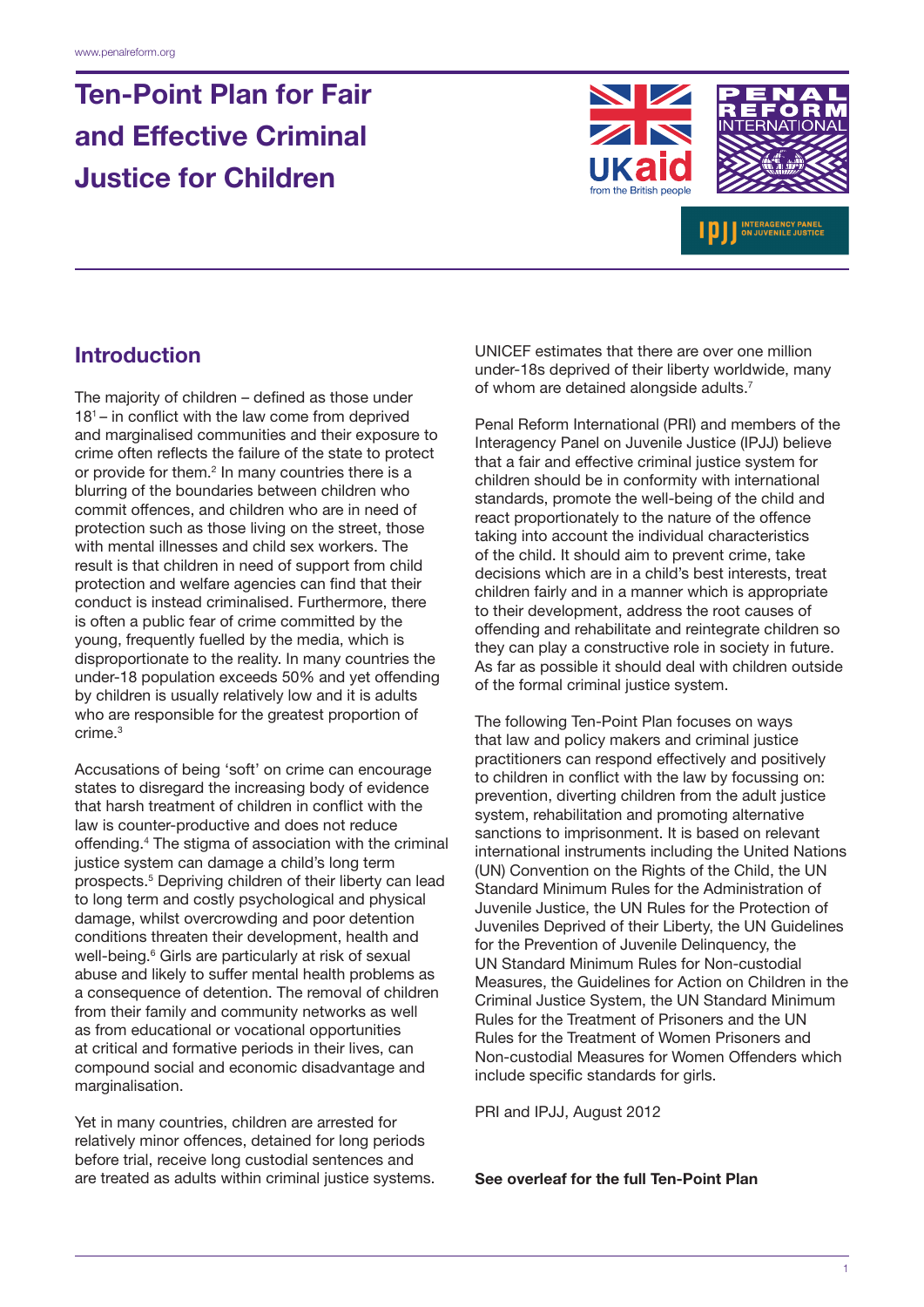# Ten-Point Plan for Fair and Effective Criminal Justice for Children

## 1. Develop and implement a crime prevention strategy for children

The importance of preventing children from coming into conflict with the law cannot be over-emphasised.<sup>8</sup> A child protection system which includes a focus on crime prevention through addressing the root causes of social problems such as poverty and inequality, and through emphasising inclusion and access to basic services, can be very important for children. However, policies should also specifically target children at risk of coming into conflict with the law as a particular group. They should encourage children to be socialised and integrated through their families, community, peer group, schools, voluntary organisations and vocational training and work. They should include support for particularly vulnerable families and promote the teaching of human rights in schools and through the media. It is particularly important to ensure that such interventions reach those children most at risk of being involved in offending such as marginalised children from lower income families and those in the care system.

### 2. Collect accurate evidence and data on the administration of criminal justice for children and use this to inform policy reform

It is vital that states understand what works in their context to prevent children from offending and to ensure that they do not re-offend. It is therefore important that states collect accurate, disaggregated data on the practice and administration of criminal justice for children. At a minimum it is necessary to record and make strategic use of data and information such as: caseload data for children (number of incidents reported to police; number of children charged; number of children detained and in which category of facilities etc); case characteristics data (types of offences; age of offenders; gender; magnitude of sentences given; education levels etc) and resource data (the costs of administering the system for children). This helps states to identify offending trends and measure the effectiveness of measures and programmes. The '15 Juvenile Justice Indicators' compiled by UNICEF/UNODC (2006)9 provide a basic framework for measuring and collecting specific information in order to adequately present and assess the situation of children in conflict with the law. Regular monitoring and evaluation of measures and programmes ensures that states are targeting resources efficiently and constantly

improving interventions. States should address widespread public misconceptions about children in conflict with the law by responsible dissemination of relevant data and information about crime as well as about programmes and initiatives that have worked to reduce child offending. The media should be encouraged to rely on accurate data and evidence when portraying children who offend.

### 3. Increase the age of criminal responsibility

States should set as high a minimum age of criminal responsibility as possible bearing in mind the emotional, mental and intellectual maturity of children; the Committee on the Rights of the Child have stated that it should be no lower than 12 and preferably higher.10 Children below the age of criminal responsibility should not be taken through the criminal justice system in any circumstances. Some countries retain the use of *doli incapax*, where it must be proved that children within a certain age bracket above the minimum age of criminal responsibility have the required maturity to be deemed criminal responsible. Given widespread misuse of the legal principle of *doli incapax*, states should revoke this principle in favour of a fixed minimum age of criminal responsibility no lower than 12.

### 4. Set up a separate criminal justice system for children with trained staff

In many countries, children in conflict with the law are dealt with within an adult criminal justice system which makes little or no allowances for their age, vulnerability and right to special protection.<sup>11</sup> A separate system for all those over the age of criminal responsibility and under the age of 18 should be set up and this should be engaged from the moment of first contact until all involvement with the system is concluded. It should apply regardless of the nature of the offence and, taking resources into account, should consist of separate and specialist authorities and institutions, including separate units within police stations and separate courts, which are furnished and arranged in a child-friendly manner and staffed by specialised judges. All those working in the criminal justice system for children–including lawyers, judges, the police, the probation service, prison service and social services–should receive regular, ongoing specialised training.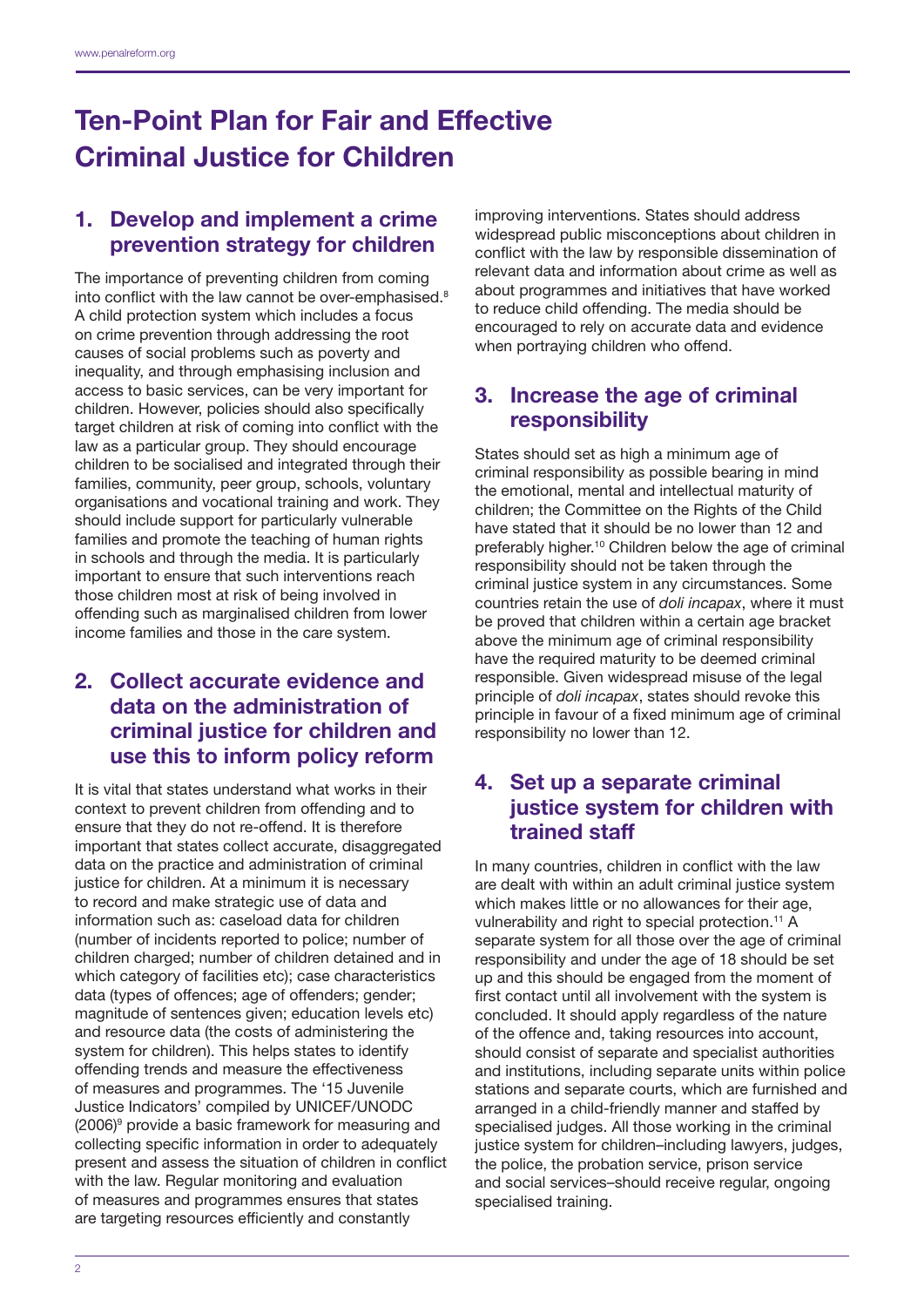#### 5. Abolish status offences

Status offences include truancy, running away, violating curfew laws or possessing alcohol or tobacco. Such conduct would not be a criminal offence if committed by an adult but a child can be arrested and detained simply on the basis of their age. Status offences focus disproportionately on regulating the actions of girls, as well as girls and boys who are poor, disadvantaged or who work or live on the streets and therefore spend much of their time outside of the home. These offences should be abolished and the related conduct should be addressed instead through multi-agency child protection mechanisms that include referral systems and prevention measures.<sup>12</sup>

#### 6. Ensure that children have the right to be heard

Article 12 of the Convention assures to all children who are capable of forming a view the right to express that view freely in all matters affecting him or her; and these views must be given due weight in accordance with the age and maturity of the child. Children should in particular be given the opportunity to be heard in any judicial or administrative proceeding affecting them. The criminal justice system as a whole can be daunting and intimidating for children in conflict with the law and they will require help to exercise their right to be heard. This is particularly the case for children who face obstacles such as having a disability or needing an interpreter. Children should receive legal or other assistance to ensure they can express themselves at all stages of proceedings. To this end, police, prosecutors, defence lawyers, guardians, social welfare officers, probation officers and judges should be trained to engage with children.

### 7. Invest in diverting children from the formal criminal justice system

When children admit offences and freely volunteer to participate in diversion measures, then diversion away from the formal criminal justice system can have many positive benefits: it can reduce rates of re-offending; avoid the labelling of children; encourage reparation to communities; and is often much cheaper than court procedures and detention. Diversion should not be confined to first time offenders or to minor offences but should be widely used with children. The police, prosecutors and judges should have the power to divert children immediately after the first contact and up to the first court hearing. These powers should be regulated and reviewed to ensure that discretion is being applied in the child's best interests. Diversion measures should be community-based and, where appropriate, make use of restorative processes. Diversion should be gender-sensitive in line with the Bangkok Rules.

#### 8. Use detention as a last resort

The vast majority of children deprived of their liberty are detained pre-trial. This kind of detention should only be used in exceptional circumstances (where it is necessary to ensure the child's appearance at the court proceedings or where the child is an immediate danger to himself/herself or others) and only for limited periods of time. Bail and other forms of conditional release should be accompanied by measures to support and supervise the child during this period. Detention following conviction must also only be used as a last resort and for the shortest possible time in situations where a child is convicted of a violent offence or has been involved in persistent serious offending and there is no other appropriate response. Children should never be sentenced to life imprisonment without the possibility of release or the death penalty. Where these sentences are available in law, steps should be taken towards their abolition. The particular vulnerability of the girl child should also be taken into account during sentencing.

While children may be unable to commit crimes whilst in detention, there is little evidence to suggest that detention actually reduces re-offending or acts as a deterrent to future offending. The judges' sentencing code of conduct or practice guidance should require that consideration always be given to the use of noncustodial alternatives before making an order for a custodial sentence. All children must be held in separate facilities from adults, and girls must be separated from boys. Detention facilities where they are held must be inspected and monitored by independent bodies which are not under the same administrative authority as the prison system and children should have proper access to grievance mechanisms.

#### 9. Develop and implement reintegration and rehabilitation programmes

Where it is appropriate to detain children, institutions should have their rehabilitation and reintegration as the main objective of all policies and processes from the moment the child arrives. Rehabilitation will work most effectively in settings which are small enough for individual treatment to be provided, where children feel safe and secure, where adequate medical care is provided and where it is easy for children to be integrated into the social and cultural life of the community where the facility is located. Institutions should encourage contact with family and other social networks to support children; it should provide them with opportunities to obtain life skills through educational, vocational, cultural and recreational activities; and it should promote services to help with their transition back into society. The individual needs of children should be addressed such as mental health issues, substance abuse, job placement and family counselling.